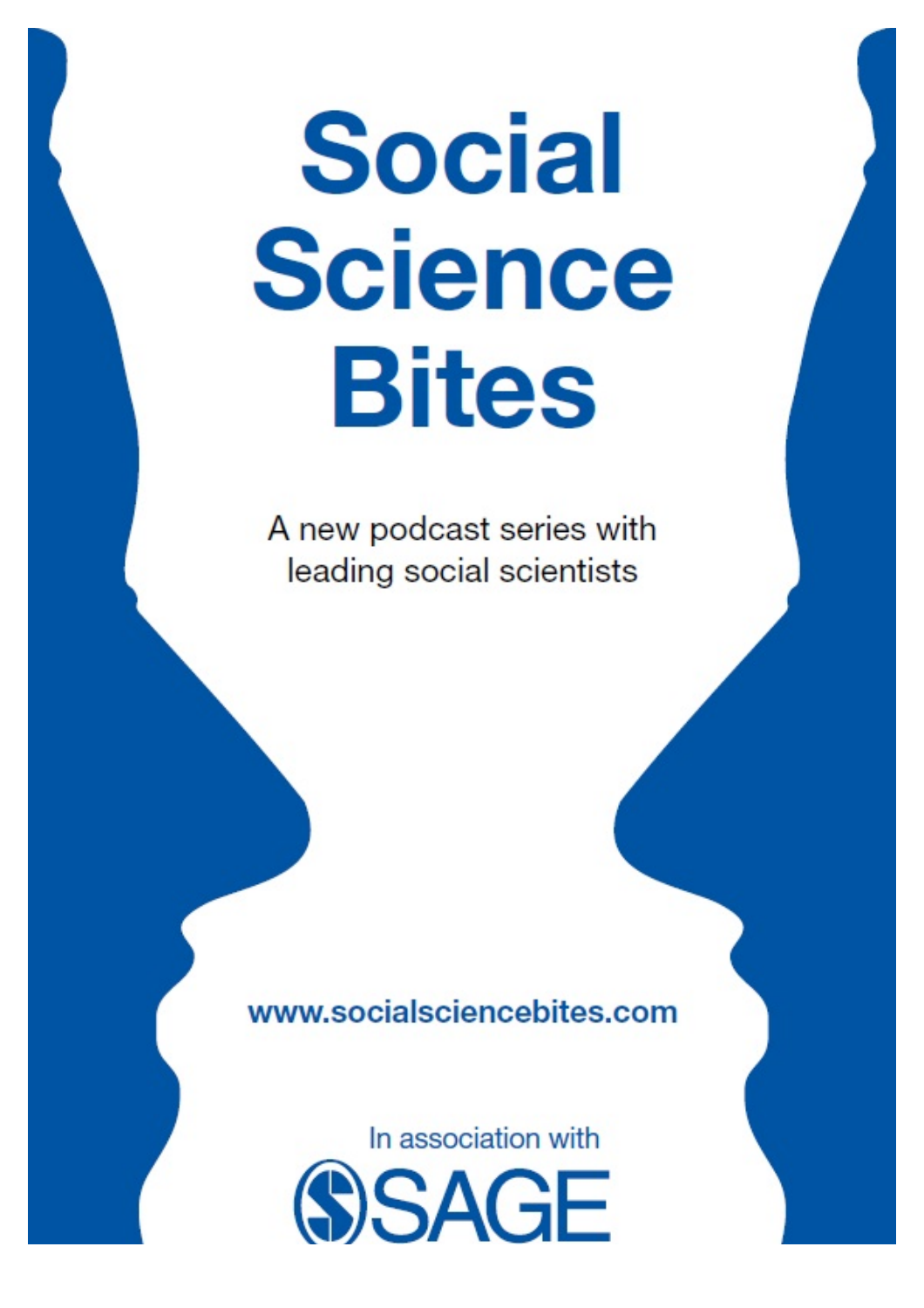## Roberto Mangabeira Unger on What is Wrong with the Social Sciences **Today**

**David Edmonds:** *He's a highly unusual social scientis: Roberto Unger has spent his academic life at Harvard writing about abstract areas of law, politics, philosophy, and teaching – among others – one Barack Obama.* But he's also had a life outside the ivory towers, in politics: He wrote a political manifesto and was a minister in *Brazil* – the land of his birth. His theoretical ideas are difficult to pigeonhole, but one thing is clear: he's a *vociferous critic of the entire discipline of social science - at least as it's currently practised.* 

**Nigel Warburton:** Roberto Unger, welcome to Social Science Bites.

**Roberto Unger:** Thank you very much for this opportunity.

**NW:** The topic we're going to focus on is "What's Wrong with the Social Sciences Today." I wonder if you could just begin by isolating the social sciences; what do you mean by "the Social Sciences"?

**RU:** The social sciences are the outcome of an attempt to reproduce the practice and the success of the natural sciences in the study of society and of human behaviour. They, therefore, include economics (the most powerful and influential social science), sociology, anthropology, psychology, and – in a sense – law.

**NW:** It's interesting that you include law in that list. That's an unusual one.

**RU:** Well, all of our interests and ideals are nailed to the cross of the institutions and practices that represent them in fact. Law is the site of this crucifixion.

#### **NW:** Well, what's wrong with the social sciences today?

**RU:** The fundamental problem with the social sciences today is that they have severed the link between insight into what exists and imagination of what might exist at the next steps – the adjacent possible. To understand a state of affairs, for example in natural science, is just to grasp what that state of affairs might become under certain provocations or with certain circumstances that we impose on it. Well, what's happened in the social sciences is that this vital link between insight into the actual and imagination of the possible has been severed. The result is that the predominant methods in the social sciences lead them to be a kind of retrospective rationalisation of what exists.

**NW:** That's really interesting. So, you're saying that the social sciences have moved away from the scientific *model, in a sense, because a scientific model will deal with counterfactual situations* – what would happen if I were to put this chemical into this particular test-tube, at this heat; whereas, the social sciences have moved far more *into the area of descriptive analysis*.

**RU:** They have degenerated into pseudo-science.

**NW:** *That's* quite a strong claim. Do you want to give an example perhaps of a pseudoscientific move that's *been made within the social sciences?*

**RU:** Well, let's take the most important example – which is economics. The first flaw in economics is that it's a kind of logic; its theory is almost entirely empty of any causal or normative content. It's a logic machine

www.socialsciencebites.com example of the state of the Unger January/2014 *You may view, copy, print, download, and adapt copies of this Social Science Bites transcript provided that all such use is in accordance with the terms of the Creative Commons Attribution-NonCommercial-NoDerivs 3.0 Unported License*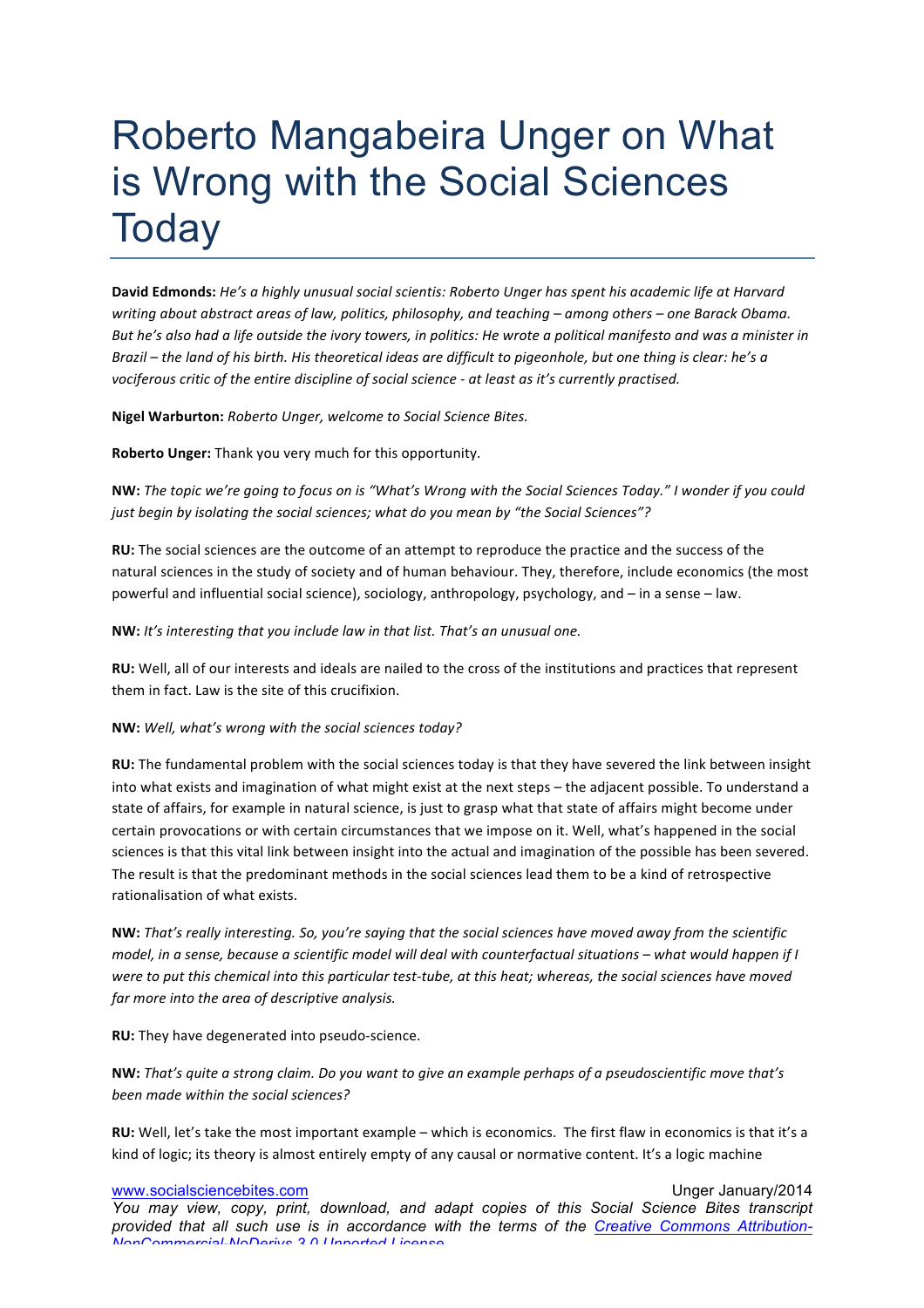operating under certain presuppositions. And it gains power only when these assumptions about causality or about objectives are supplied to it from the outside. The result is that economics is either pure and impotent or potent and compromised. The second flaw of economics is that it tends not only to identify rational maximising activity with the conception of a market but then will work momentously to identify the abstract conception of the market with a very particular set of economic institutions. The third flaw is that the economics that emerged from the Marginal Revolution of the late 19<sup>th</sup> century is a theory of exchange or relative prices, almost entirely bereft from any theory of production. And the fourth flaw could be understood by analogy to Darwin's theory of natural selection. In contemporary evolutionary theory, there are really two parts: there's the part about competitive selection and then there's the part of the diverse material through genetic recombination on which the mechanisms of competitive selection operate. Well, what we have in economics today is like half of Darwinism; we have the theory of the competitive selection but no view of the creation of the *stuff* on which the competitive selection operates. Now, if you take these four flaws that I've just described, what they add up to is a pseudo-science. And that pseudo-science is powerfully enlisted in the service of apology rather than of explanation. Let's rebel against it, get rid of it and transform it.

**NW:** *I* can see that there is logic and mathematics and the apparatus of science at play in economics. But in sociology, for instance, there is a great deal of awareness of the possibility that the practitioners are *themselves* in the grip of some kind of worldview, and there's a lot of self-questioning about the stance that people have taken, so it's not so easy to see that as a pseudo-science. It's almost acknowledging in its own self*description that there are wicked problems that they deal with that are affected by their observations; they're not straightforwardly scientific in the crude, simplistic sense of describing an objective reality out there.* 

**RU:** It's a pseudoscience in a different way, and to understand in what way you have to form a view of the history of the imagination of structure in European social thought. The great revolutionary idea in classical European social thought, in the tradition that began with thinkers like Montesquieu, was the conception that the arrangements of society – the regime of society – is not a natural phenomenon; it is made and imagined. And you could radicalise this idea in the following way by saying the structures understanding them as both the institutional structures and the ideological structures are a kind of frozen politics; they arise as the result of the temporary interruption or the relative containment of practical and visionary strife over the terms of our access to one another. And then they appear to us as though they were *things* – as if they were a *fate* rather than what they really are which is our own creations naturalised. Now, what we have then in the history of classical social theory – exemplified by the most powerful theories like Marxism – is that this conception – this revolutionary insight into structure – was then circumscribed and eviscerated by a series of fatalistic illusions. First: the illusion that there's a closed list of systems of social organisation in history. Second: the illusion that each of these systems is indivisible. And third: the illusion that they're driven forward by laws of historical change. Now, what's basically happened in the subsequent history of social science – economics being a special case – is that the contemporary social sciences have tended to retract these necessitarian illusions only by abandoning, at the same time, the central idea of structure – that the organisation of society is made and imagined rather than just naturally there. And the result is a naturalisation of the present arrangements.

**NW:** Some of the social scientists I've talked to, interviewing them for this podcast, have been concerned with *changing* the world. It's not that they're just painting a picture; there's an understanding that things aren't right and they want to change them. How does that fit within your framework?

**RU:** I'm not presenting a conspiratorial view which associates social science with a deliberate conservatism – a defence of the established order. I'm saying that regardless of the political intentions of the social sciences, the intellectual practices that they now have available to them are largely deficient in what should be the vital element. The vital element is structural imagination – imagination of how structural change takes place in history and of how we can understand the prevalence of the existing arrangements without vindicating their necessity or their authority. Let me give you an example of how this problem becomes manifest. I propose to

#### www.socialsciencebites.com example of the state of the Unger January/2014

*You may view, copy, print, download, and adapt copies of this Social Science Bites transcript provided that all such use is in accordance with the terms of the Creative Commons Attribution-NonCommercial-NoDerivs 3.0 Unported License*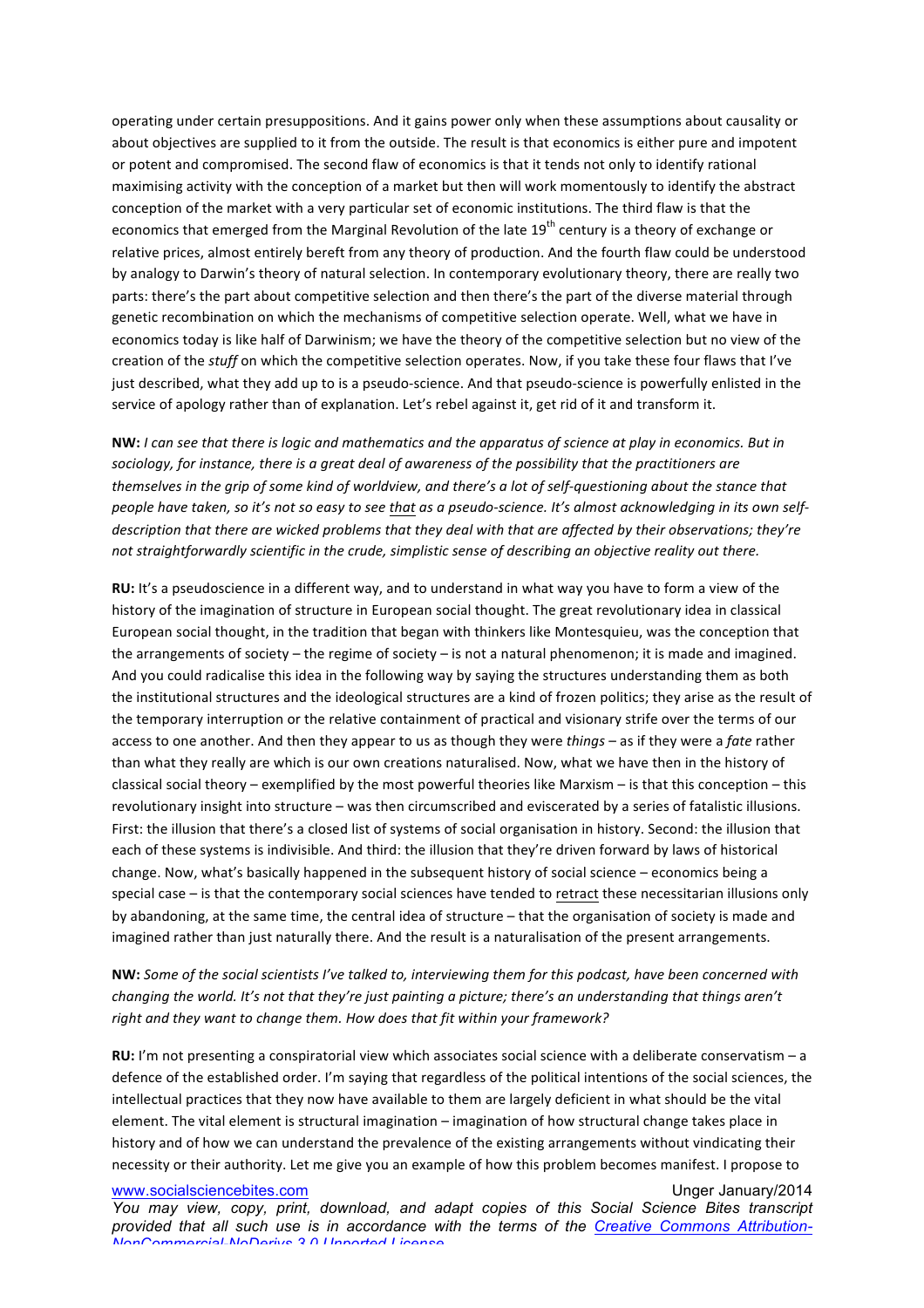you an alternative that's distant to what exists. You say, "That's very interesting but it's utopian." I propose to you something that's close to what exists, you say "that's feasible but it's trivial." And thus in this current climate of opinion, everything that can be proposed is likely to appear to be either utopian or trivial. So it's kind of programmatic aphasia – a disorientation. It arises from a misunderstanding of the nature of a programmatic argument. It's not about blueprints, it's about successions; it's not architecture, it's music. Now, what immensely aggravates this false dilemma is that we have ceased to have faith in any understanding of how structural change takes place in history. We no longer believe in these large narratives like classical Marxism. And as a result of lacking any insight into structural change, we fall back on a bastardised conception of political realism which is proximity to the existent. So then we suppose that something is realistic if it's close to what already exists -then why do we need insight? So this is really a declaration of intellectual bankruptcy and what I *am* claiming is that the existing social sciences are part of the problem, rather than part of the solution.

### **NW**: As *I* understand it, massive structural change is typically the result of war or massive technological *change. Are there other sources of structural change? I* mean, what do we put in the place of social science?

**RU:** So let's take that example which you just gave. It's true that in the existing democracies in the world which are all flawed or relative democracies, the rule is: no crisis, no change. And contrary to the suppositions of classical theories like Marxism, under these arrangements the main impulse to significant change has been external – especially in the form of war and of ruin. Now, the question is: does it have to be that way? And I claim that the extent to which change depends on crisis is not an invariant element in historical experience but susceptible to modification. We can deliberately organise our political life or – more generally – all of our institutions so as to diminish the dependence of change on crisis and therefore as well the rule of the dead over the living. Then we come to think that these institutions that now exist – this present way of organising a market economy or organising democratic politics  $-$  is not necessary, that it is the contingent outcome of many successions of conflict, and that we can change these institutions; not just replace one institution by another (economic or political) but change the extent to which the institution is just there, as a part of the furniture of the universe – of the way things are. We can create institutions that make themselves more susceptible to challenge and change with the result that we are able to engage in the existing order without surrendering to it. Now, what I'm saying is that our practical interest in the creation of such arrangements is intimately related to our cognitive interest in the understanding of society and history, to the extent that we deny the contingency of the arrangements and deny as well our ability to change the quality or character of the structure, as well as its content, we misrepresent it, and then we produce superstition in the service of servility. The name of that enlistment of superstition in the service of servility is social science.

### **NW:** What would a social science of the future be like for you then? Because you seem to have damned social science as enthralled to the power structures of society, even when it seems to be challenging them.

RU: So what is the task? The task is to rescue the central revolutionary conception of social thought - the idea that the structures of society are made and imagined, rather than just there – from the incubus of the fatalistic illusions. To radicalise the revolutionary insight; to explain the ascendency of the present arrangements and the present assumptions in a way that dissociates explaining them from vindicating their necessity or authority. And, in this way, insight becomes the ally of transformative ambition.

**NW:** Some of what you have described sounds a little bit like Karl Popper's ideas in The Open Society and Its Enemies: this notion that we shouldn't be caught in a kind of historicism that talks about change as taking place inevitably and the obsession with large-scale transformations based on perhaps spurious generalisations of philosophers and social scientists. Again, Popper was an advocate of making changes – piecemeal changes – *how does your view differ from that?*

www.socialsciencebites.com example of the state of the Unger January/2014 *You may view, copy, print, download, and adapt copies of this Social Science Bites transcript provided that all such use is in accordance with the terms of the Creative Commons Attribution-NonCommercial-NoDerivs 3.0 Unported License*